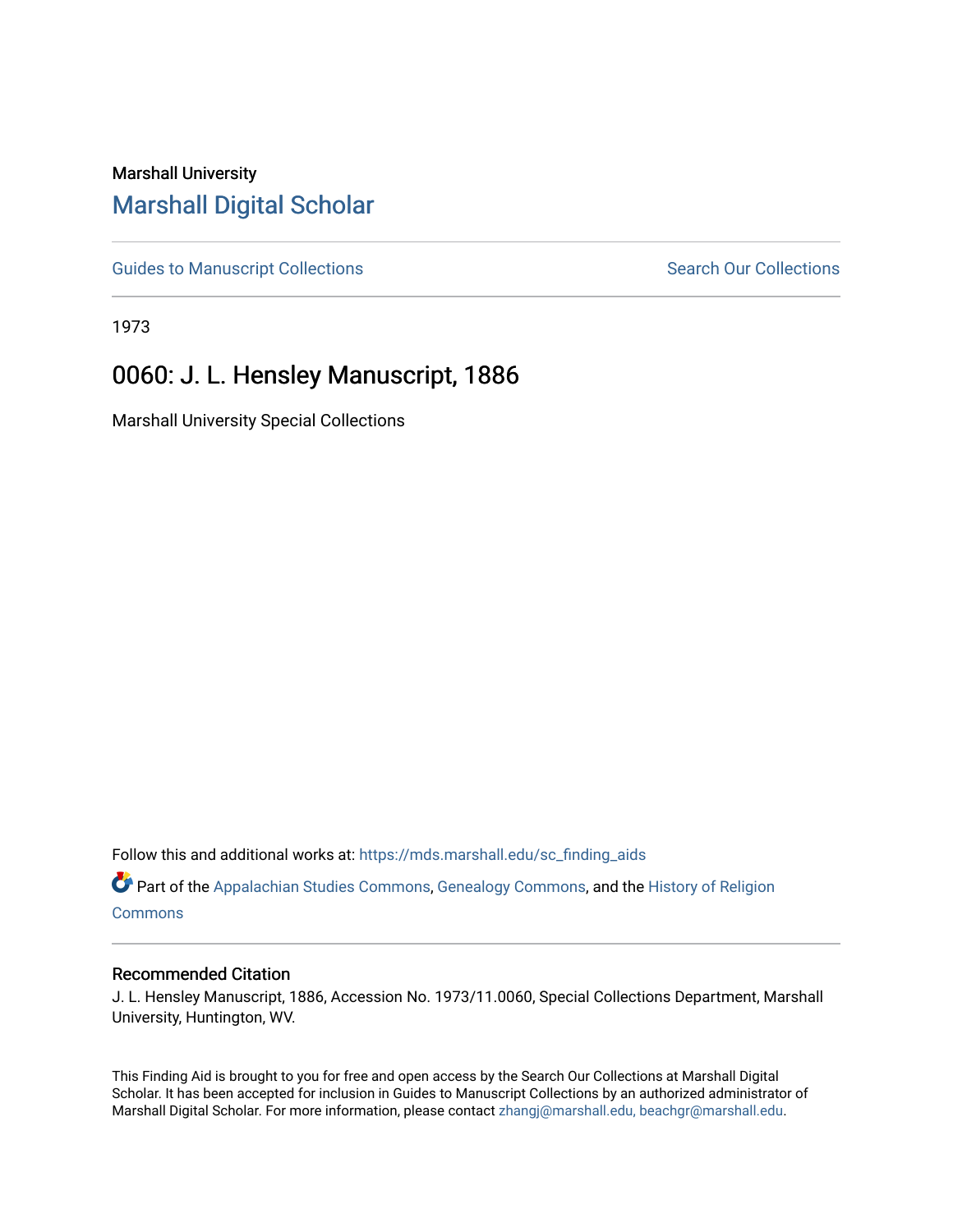**REGISTER**

**OF THE**

**J.L HENSLEY**

**Accession Number: 1973/11.0060**



Special Collections Department James E. Morrow Library Marshall University Huntington, West Virginia 1973